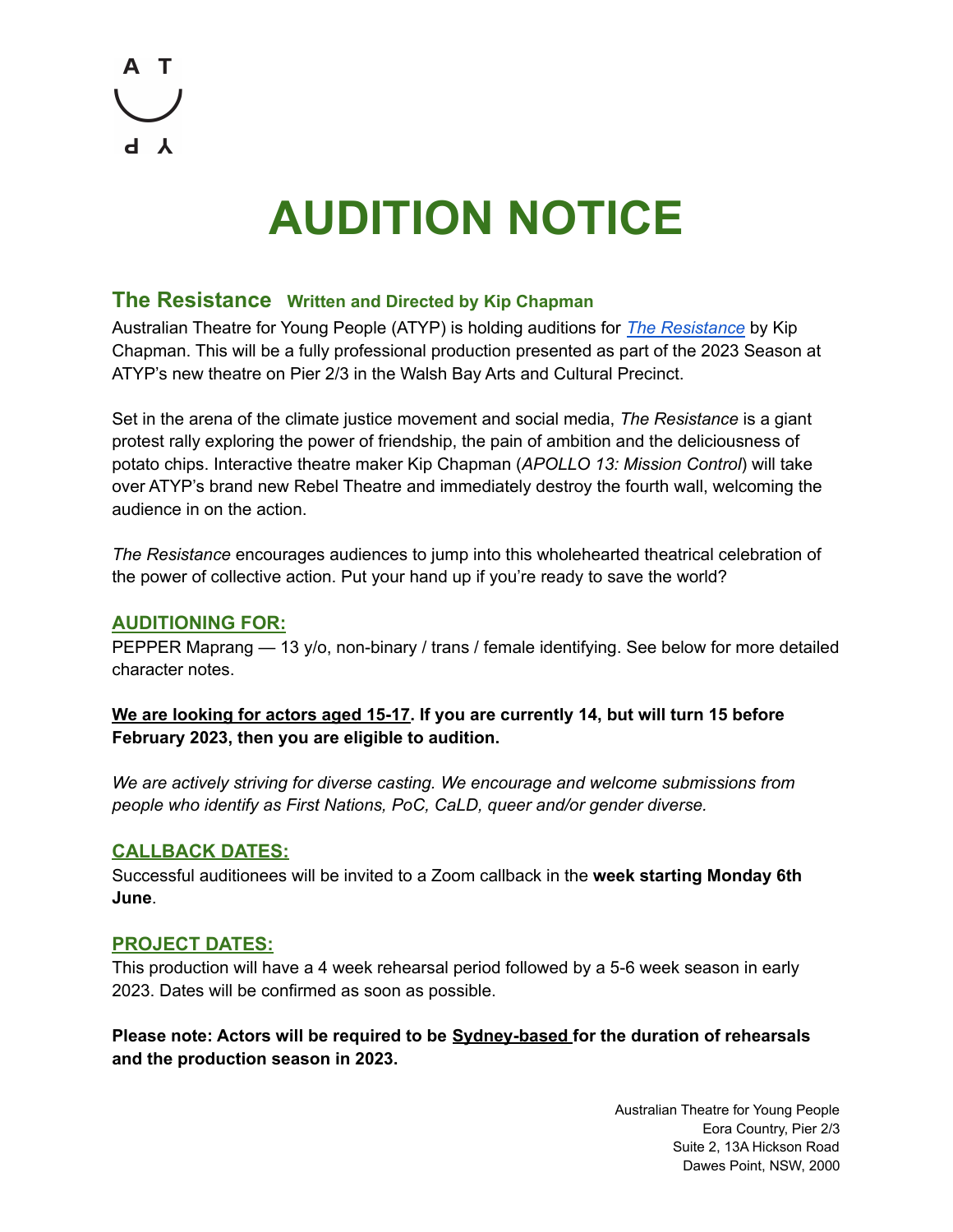

#### **PEPPER MAPRANG - CHARACTER NOTES**

13 years old. Female identifying OR Non-Binary OR Trans.

The inventor, cheeky, hair like a lit fuse. Pepper is in charge of logistics but they are more interested in blowing things up.

They are super cheeky. They are very naughty. They are always looking for ways to get into trouble. They like weird clothing and doing their hair in crazy ways. They are super confident. They like everyone. They love annoying their friend Miro. When they want to do something they are 100% focussed. They've got a real swagger when they walk. They treat kids, adults and older people exactly the same way.

We're looking for an actor who can show all the qualities of the naughty kid in school - whilst at the same time being able to work really well in the team.

We're looking for someone who is unique - someone who is a bit weird (in a great way) and who has that naughty sparkle behind their eyes.

#### **THE RESISTANCE - NOTES ON THE STYLE OF WORK**

The Resistance is an interactive experience where audience members are cast as characters in the story. This means there are many moments of improvisation between cast and audience. This can be both 'on' and 'off' script - meaning - some improvisation is crucial for the plot of the show and some is used to deepen the audience's experience.

We are looking for performers to bring their individuality as well as a desire to commit to a team environment. We're looking for a rag-tag gang to tear up the stage and create an unforgettable experience.

We are looking for actors who love improvising. The show will have comedic elements but we are looking for actors who can play between comedy and drama. Some of the best actors we have worked with on previous shows would not consider themselves improvisers. We are looking for actors who are flexible, passionate, quick and technically skilled.

Music will be a large part of the show. It would be great if the actor could sing and/or play an instrument but this is not essential.